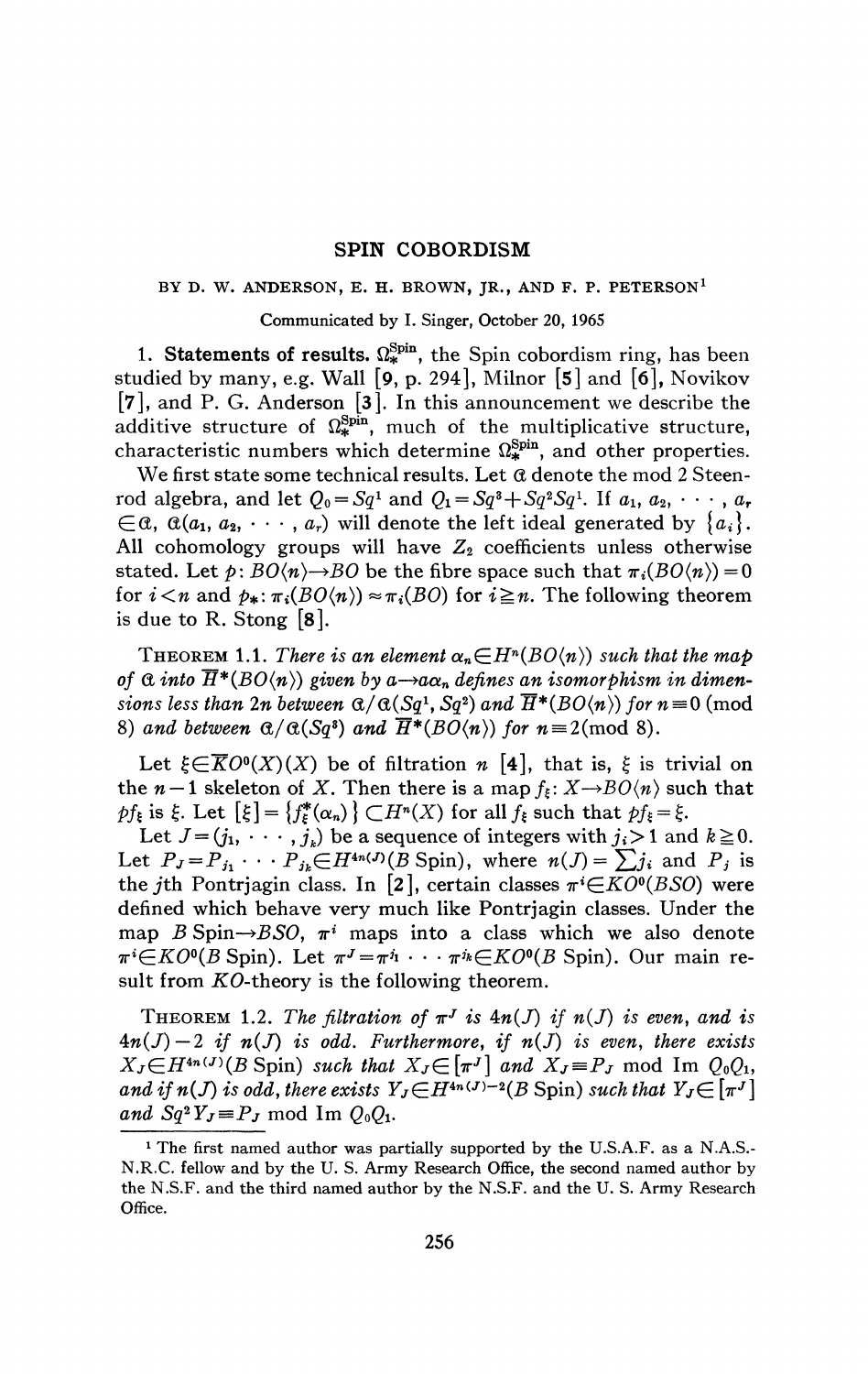# **SPIN COBORDISM** 257

Let  $M$  Spin(n) denote the universal Thom complex for  $\text{Spin}(n)$ bundles, and let M Spin denote the spectrum whose *nth* term is *M* Spin(*n*). We define  $\overline{H}^i(M\text{ Spin})$  to be lim inv  $\overline{H}^{n+i}(M\text{Spin}(n))$ . We let  $X_J$ ,  $Y_J$ , and  $P_J \in \overline{H}^*(M)$  Spin) denote the elements corresponding under the Thom isomorphism to  $X_J$ ,  $Y_J$ , and  $P_J \in H^*(B \text{ Spin})$ . Likewise, we let  $\pi^{J} \in \mathrm{Cl}(KO)^{0}(M)$  Spin) correspond under the *KO*-Thom isomorphism to  $\pi^{J} \in KO^{0}(B$  Spin).

Let  $X$  and  $Y$  be the graded vector spaces over  $Z_2$  generated, respectively, by  $\{X_J\}$ ,  $n(J)$  even, and  $\{Y_J\}$ ,  $n(J)$  odd. The following theorem gives the structure of  $H^*(M\text{Spin})$  as a module over  $\alpha$ .

THEOREM 1.3. *There is a graded vector space Z and an (X-module isomorphism* 

$$
\theta: (\alpha/\alpha(Sq^1, Sq^2) \otimes X) \oplus (\alpha/\alpha(Sq^3) \otimes Y) \oplus (\alpha \otimes Z) \to H^*(M \text{ Spin})
$$
  
such that  $\theta(X_J) = X_J$  and  $\theta(Y_J) = Y_J$ .

Let  $BO\langle n \rangle$  denote the  $\Omega$ -spectrum whose 0th term is  $BO\langle n \rangle$ . If  $n(J)$  is even let  $f_J: M$  Spin $\rightarrow BO(4n(J))$  be a map corresponding to  $\pi^J$  such that  $f_J^*(\alpha_{4n(J)}) = X_J$  and, if  $n(J)$  is odd, let  $f_J$ : M Spin  $\rightarrow$ *BO*(4*n*(*J*) - 2) be a map corresponding to  $\pi$ <sup>*J*</sup> such that  $f_j^*(\alpha_{4n(j)-2})$  $= Y_J$ . Let  $\{Z_i\}$  be a basis for Z and let  $f_i$ : M Spin $\rightarrow K(Z_2, \text{dim } Z_i)$  be a map corresponding to  $Z_i$  ( $K(Z_2, n)$  is the spectrum whose 0th term is  $K(Z_2, n)$ ). Let

$$
F: M \text{ Spin} \to \prod_{n(J) \text{ even}} BO\langle 4n(J) \rangle \times \prod_{n(J) \text{ odd}} BO\langle 4n(J) - 2 \rangle
$$
  
 
$$
\times \prod K(Z_2, \dim Z_i)
$$

be given by  $F = \prod f_{i} \times \prod f_{i}$ .

COROLLARY 1.4. *F induces an isomorphism on cohomology* mod 2 *and hence an isomorphism* mod  $C_2$  on homotopy groups, where  $C_2$  is the dass *of finite groups of odd order.* 

We now give some of the geometric corollaries of the above theorems. If  $[M] \in \Omega_n^{\text{Spin}}$ ,  $\pi^J(M) \in KO^{-n}(pt)$  denotes the characteristic number defined by  $\pi^{J}$  (see [2]).

COROLLARY 1.5. Let  $[M] \in \Omega_*^{\text{Spin}}$ . Then  $[M] = 0$  if and only if  $\pi<sup>J</sup>(M)$  $= 0$  for all J and all Stiefel-Whitney numbers of M vanish.

COROLLARY 1.6. Let  $[M] \in \mathfrak{N}_*$ . Then  $[M]$  contains a Spin manifold *if and only if all Stiefel-Whitney numbers of M involving*  $W_1$  *and*  $W_2$ *vanish.*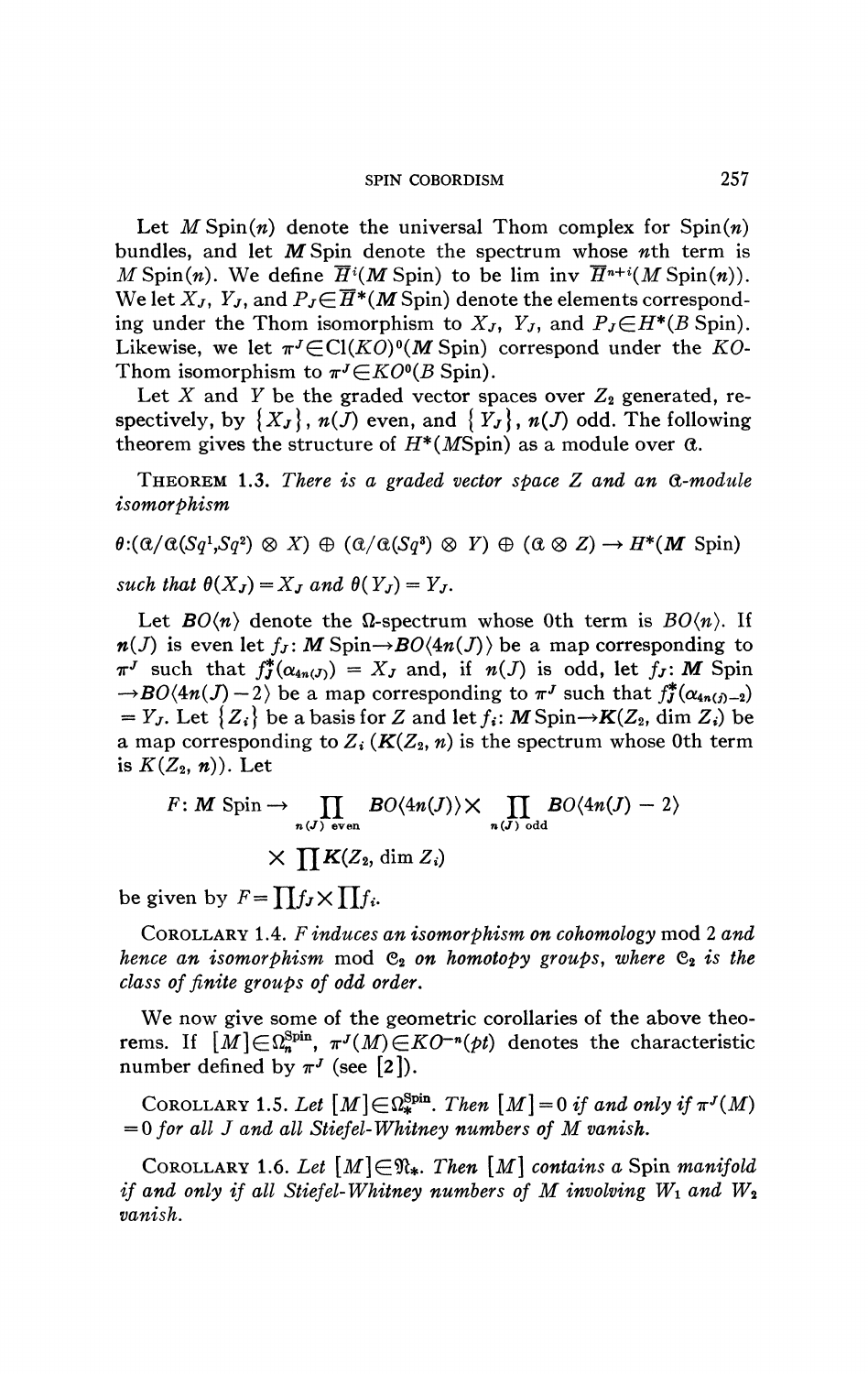THEOREM 1.7. Let  $\Re_{\ast} = \text{Im}(\Omega_{\ast}^{\text{Spin}} \rightarrow \Re_{\ast})/\text{Im}$  (squares in  $\Omega_{\ast} \rightarrow \Re_{\ast}$ ). Then  $\mathfrak{R}_n = 0$ ,  $n \le 28$ ,  $n \ne 24$ .  $\mathfrak{R}_{24} = Z_2 = \mathfrak{R}_{29}$ ,  $\mathfrak{R}_{30} = \mathfrak{R}_{31} = 0$ ,  $\mathfrak{R}_{32} = Z_2 + Z_2$ ,  $\Re_{33} = Z_2, \ \Re_{34} = Z_2, \ \Re_{35} = 0, \ \Re_{36} = Z_2, \ \Re_{37} = Z_2 + Z_2, \ \Re_{38} = 0, \ \Re_{39} = Z_2 + Z_2,$  $\mathfrak{R}_{40} = Z_2 + Z_2 + Z_2 + Z_2 + Z_3$ ,  $\mathfrak{R}_{41} = Z_2 + Z_2 + Z_2$ ,  $\mathfrak{R}_{42} = Z_2 + Z_2 + Z_3$ ,  $\mathfrak{R}_{43}$  $=Z_2+Z_2, \Re A_4=Z_2+Z_2+Z_3.$  (Compare [5] and [3].)

The authors would like to thank Charles Sims who programmed the hard part of the above computation on an IBM 7094. These were done before we proved our main theorems and were helpful in checking our conjectures; in particular they led to the correct version of Theorem 1.3, and they gave us explicit Stiefel-Whitney numbers which detect elements in  $\mathfrak{R}_n$ ,  $n \leq 44$ .

Let  $n(J)$  be even. Then there are elements  $[M_J] \in \Omega_{4n(J)}^{\text{Spin}}$  of infinite order which are detected by  $\{P_J\}$  mod 2. If  $J=(j_1, \dots, j_k)$  has only even integers, we may take  $M_J = OP^{i_1} \times \cdots \times OP^{i_k}$  where  $OP^{i_1}$  is the quaterionic projective  $n$  space. Let  $n(J)$  be odd. Then there are elements  $[N_J] \in \Omega_{4n(J)-2}^{\text{Spin}}$  of order two which are detected by  $\{Y_J\}$ . Note  $[N_J]\times\alpha=0$ , where  $0\neq [\overline{S}^1]=\alpha\in\Omega_1^{\text{Spin}}=Z_2$  by Corollary 1.5. Let  $\partial W_J = N_J \times \overline{S}^1$ , and let  $\partial V_2 = \overline{S}^1 \times S^0$ . Then  $\partial (W_J \times S^0) = \partial (N_J \times V_2)$ .<br>Let  $M_J = W_J \times S^0 \cup N_J \times V_2$ . Then  $[M_J] \in \Omega_{\text{4m}(J)}^{\text{Spin}}$  (the indeterminacy in this construction is all multiples of two). Let  $\tau \in \Omega_4^{\text{Spin}} = Z$  be a generator, and let  $\omega \in \Omega_{\rm s}^{\rm Spin} = Z \oplus Z$  be an element such that  $\hat{A}(\omega) = 1$ (see  $\lceil 6 \rceil$ ).

COROLLARY 1.8. A basis for  $\Omega^{\text{Spin}}_{\star} \otimes Q$  is given by  $[M_{J}] \times \omega^{k}$  and  $[M_J] \times \tau \times \omega^k$ ,  $k=0, 1, \cdots$ .

COROLLARY 1.9. Ker $(\Omega_{\ast}^{\text{Spin}} \rightarrow \Omega_{\ast})$  is a vector space over  $Z_2$  with a basis given by  $[M_J] \times \omega^k \times \alpha^i$ ,  $k = 0, 1, \dots, i = 1, 2, n(J)$  even and  $([M_J]\times\tau)/4\times\omega^k\times\alpha^i, k=0, 1, \cdots, i=1, 2, n(J)$  odd.

Let  $[M_i] \in \Omega_{\dim Z_i}^{\text{Spin}}$  correspond to  $Z_i$ .

COROLLARY 1.10. A basis for  $\Omega_*^{\text{Spin}} \otimes Z_2$  is given by

- (1)  $[M_J] \times \omega^k \times \alpha^i$ ,  $k = 0, 1, \dots, i = 0, 1, 2, n(J)$  even,
- (2)  $[M_J] \times \tau \times \omega^k$ ,  $k = 0, 1, \cdots, n(J)$  even,
- $(3)$   $[M_i]$ ,
- $(4)$   $[N_J]$ ,  $n(J)$  odd,
- (5)  $[M_J] \times \omega^k$ ,  $k = 0, 1, \cdots, n(J)$  odd, and
- (6)  $((\lceil M_J \rceil \times \tau)/4) \times \omega^k \times \alpha^i, k = 0, 1, \cdots, i = 0, 1, 2, n(J) \text{ odd.}$

The rank of  $Z$  in dimension  $n$  can be computed inductively from Theorem 1.3 and the information given in the following theorem.

THEOREM 1.11. (a) The Poincaré polynomial for  $H^*(M\text{Spin})$  is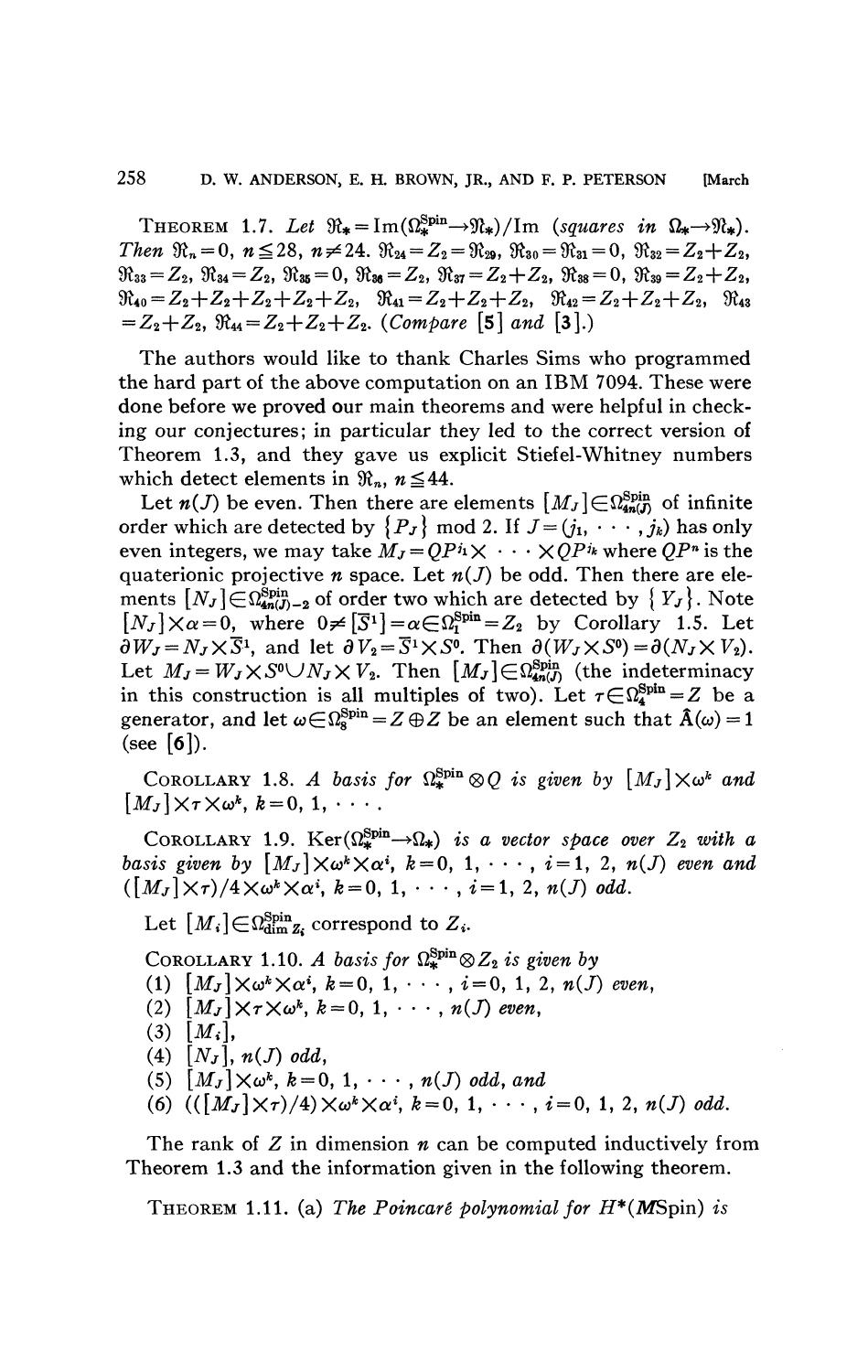$$
\prod_{n>3;\,n\neq 2^r+1} (1-t^n)^{-1}
$$

**.** 

(b) *The Poincarê polynomial for* G, *is* 

$$
\prod_{n=2^r-1; r\geq 1} (1-t^n)^{-1}.
$$

(c) The Poincaré polynomial for  $\alpha/\alpha(Sq^1, Sq^2)$  is

$$
\prod_{n=2^r-1; r\geq 3} (1-t^n)^{-1}(1-t^4)^{-1}(1-t^6)^{-1}.
$$

(d) The Poincaré polynomial for  $\alpha/\alpha(Sq^3)$  is

$$
\prod_{n=2^r-1; r\geq 3} (1-t^n)^{-1}(1-t^4)^{-1}(1-t^6)^{-1}(1+t+t^2+t^3+t^4).
$$

We remark that  $\Omega_*^{\text{Spin}}$  has no odd torsion (see [7]) and so the above theorems determine  $\Omega_*^{\text{Spin}}$  as an additive group.

Finally, we comment that we can prove similar theorems for the complex spinor group,  $Spin^c = Spin \times_{Z_2} U(1)$ . In this case a manifold is cobordant to zero if and only if all its Stiefel-Whitney and Pontrjagin numbers are zero.

2. **Techniques of proofs.** Let  $\alpha_1$  be the subalgebra of  $\alpha$  generated by  $Sq^0$ ,  $Sq^1$ , and  $Sq^2$ . Let  $\circledR$  be a graded  $\circledR_1$ -module.<sup>2</sup> Note that  $Q_0$ ,  $Q_1 \in \mathcal{C}_1$  and that  $Q_0Q_0 = 0$  and  $Q_1Q_1 = 0$ . We say that  $\mathcal{C}_0$  has isomorphic homologies if  $(Ker Q_0 \cap Ker Q_1)/(Im Q_0 \cap Im Q_1) \rightarrow H(\mathfrak{B}, Q_i)$ is an isomorphism for  $i = 0$ , 1. The following theorem is a generalization of a theorem due to Wall [9] and seems to be of interest in itself.

THEOREM 2.1. Let  $\mathcal B$  be an  $\mathfrak a_1$ -module with isomorphic homologies. *Then, as an*  $\alpha_1$ *-module,*  $\alpha$  *is isomorphic to a direct sum of four types of*  $G_1$ -modules, namely  $G_1/G_1(Sq^1, Sq^2) = Z_2$ ,  $G_1/G_1(Q_0, Q_1)$ ,  $G_1/G_1(Sq^3)$ ,  $and$   $\alpha_1$ .

In order to prove Theorem 1.2 we note that  $B = H^*(BSO)$  satisfies Theorem 2.1, we use the knowledge of *KO\*(BSO)* [l], and compute in the so-called Atiyah-Hirzebruch spectral sequence for *KO\*(BSO).* 

Theorem 1.3 follows from the following algebraic theorem.

THEOREM 2.2. Let  $X$  and  $Y$  be graded vector spaces over  $Z_2$ . Let  $\mathfrak{B}$  be *a connected coalgebra over*  $\alpha$  *such that*  $\text{Ker}(\phi:\alpha \rightarrow \alpha) = \alpha(Sq^1, Sq^2)$ *, where*  $\phi(a) = a(1)$ . Given  $\theta'$ :  $(\alpha/\alpha(Sq^1, Sq^2) \otimes X) \oplus (\alpha/\alpha(Sq^3) \otimes Y) \rightarrow \mathcal{B}$  such *that*  $\theta'_*: H((\alpha/\alpha(Sq^1, Sq^2) \otimes X) \oplus (\alpha/\alpha(Sq^3) \otimes Y), Q_i) \rightarrow H(\alpha, Q_i)$  is

<sup>&</sup>lt;sup>2</sup> We assume that  $\mathcal{B}_i = 0$  if  $i < 0$  and that  $\mathcal{B}_i$  is finitely generated.